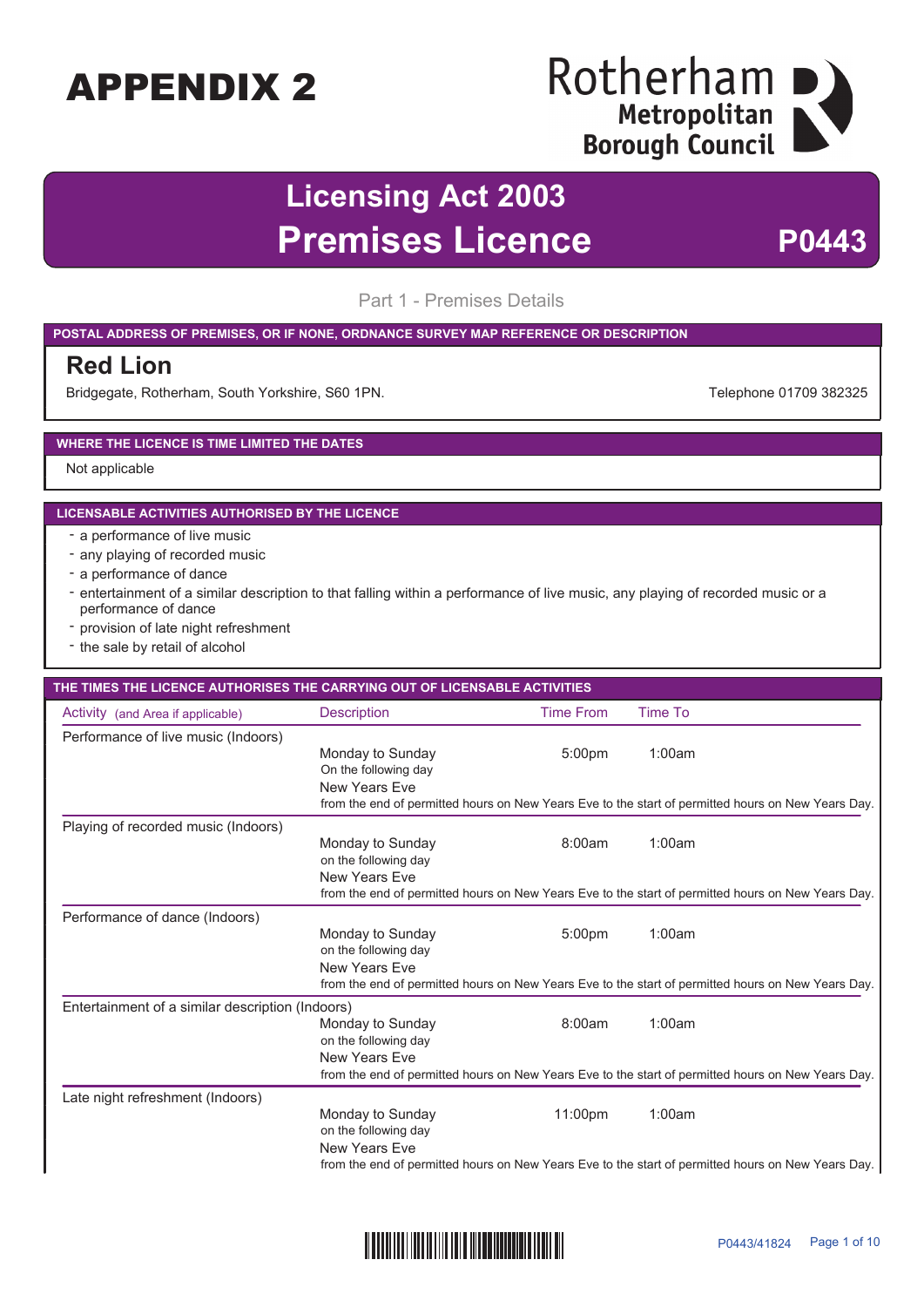# Rotherham D) Metropolitan<br>Borough Council

## **Licensing Act 2003 Premises Licence P0443**

| THE TIMES THE LICENCE AUTHORISES THE CARRYING OUT OF LICENSABLE ACTIVITIES continued |                                          |           |                                                                                                    |  |  |
|--------------------------------------------------------------------------------------|------------------------------------------|-----------|----------------------------------------------------------------------------------------------------|--|--|
| Activity (and Area if applicable)                                                    | <b>Description</b>                       | Time From | Time To                                                                                            |  |  |
| The sale by retail of alcohol for consumption ON and OFF the premises                | Monday to Sunday<br>on the following day | 8:00am    | 1:00am                                                                                             |  |  |
|                                                                                      | New Years Eve                            |           | from the end of permitted hours on New Years Eve to the start of permitted hours on New Years Day. |  |  |

**THE OPENING HOURS OF THE PREMISES**

| <b>Description</b>                                        | Time From | Time To                                                                                                      |
|-----------------------------------------------------------|-----------|--------------------------------------------------------------------------------------------------------------|
| Monday to Sunday<br>on the following day<br>New Years Eve | 8:00am    | 1:30am<br>from the end of permitted hours on New Years Eve to the start of permitted hours on New Years Day. |
|                                                           |           |                                                                                                              |

**WHERE THE LICENCE AUTHORISES SUPPLIES OF ALCOHOL WHETHER THESE ARE ON AND / OR OFF SUPPLIES**

- The sale by retail of alcohol for consumption ON and OFF the premises

Part 2

| NAME, (REGISTERED) ADDRESS, TELEPHONE NUMBER AND EMAIL (WHERE RELEVANT) OF HOLDER OF PREMISES LICENCE                                                                       |                                                                  |  |  |  |  |  |
|-----------------------------------------------------------------------------------------------------------------------------------------------------------------------------|------------------------------------------------------------------|--|--|--|--|--|
| Paul Andrew Gill                                                                                                                                                            | Red Lion Hotel, Bridgegate, Rotherham, South Yorkshire, S60 1PN. |  |  |  |  |  |
| REGISTERED NUMBER OF HOLDER, FOR EXAMPLE COMPANY NUMBER, CHARITY NUMBER (WHERE APPLICABLE)                                                                                  |                                                                  |  |  |  |  |  |
|                                                                                                                                                                             |                                                                  |  |  |  |  |  |
| NAME, ADDRESS AND TELEPHONE NUMBER OF DESIGNATED PREMISES SUPERVISOR WHERE THE PREMISES LICENCE<br><b>AUTHORISES THE SUPPLY OF ALCOHOL</b>                                  |                                                                  |  |  |  |  |  |
| Natalie Victoria BUTLER                                                                                                                                                     |                                                                  |  |  |  |  |  |
|                                                                                                                                                                             |                                                                  |  |  |  |  |  |
| PERSONAL LICENCE NUMBER AND ISSUING AUTHORITY OF PERSONAL LICENCE HELD BY DESIGNATED PREMISES SUPERVISOR<br>WHERE THE PREMISES LICENCE AUTHORISES FOR THE SUPPLY OF ALCOHOL |                                                                  |  |  |  |  |  |

Licence No. RM3271 **Example 20** Issued by Rotherham

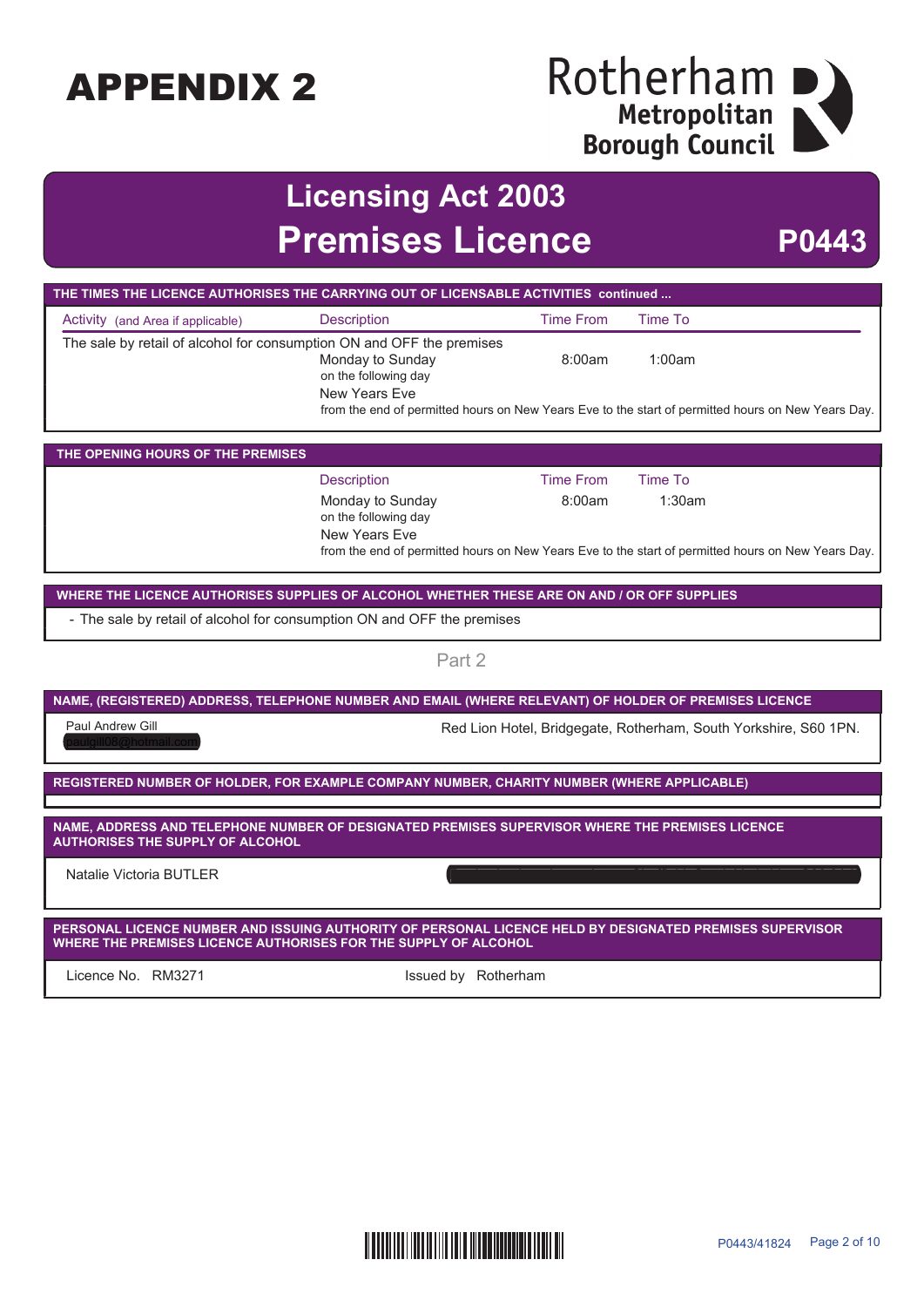## Rotherham Metropolitan **Borough Council**

## **Licensing Act 2003** Premises Licence P0443

#### **ANNEXES**

#### **Mandatory Conditions**

#### **All Premises Licence authorising supply of alcohol**

The licence is granted subject to the Mandatory conditions for sale of alcohol as set out in the Licensing Act 2003 as amended by the Licensing Act 2003 (Mandatory Licensing Conditions) Order 2010 and Order 2014.

- 1. No supply of alcohol may be made under the Premises Licence
	- (a) At a time when there is no Designated Premises Supervisor in respect of the Premises Licence; or
	- (b) At a time when the Designated Premises Supervisor does not hold a Personal Licence or his Personal Licence is suspended.
- 2. Every supply of alcohol under the Premises Licence must be made, or authorised by a person who holds a Personal Licence.
- 3. (1) The responsible person must ensure that staff on relevant premises do not carry out, arrange or participate in any irresponsible promotions in relation to the premises.
	- (2) In this paragraph, an irresponsible promotion means any one or more of the following activities, or substantially similar activities, carried on for the purpose of encouraging the sale or supply of alcohol for consumption on the premises.
		- a) games or other activities which require or encourage, or are designed to require or encourage, individuals to -
			- (i) drink a quantity of alcohol within a time limit (other than to drink alcohol sold or supplied on the premises before the cessation of the period in which the responsible person is authorised to sell or supply alcohol), or
			- (ii) drink as much alcohol as possible (whether within a time limit or otherwise);
		- b) provision of unlimited or unspecified quantities of alcohol free or for a fixed or discounted fee to the public or to a group defined by a particular characteristic in a manner which carries a significant risk of undermining a licensing objective;
		- c) provision of free or discounted alcohol or any other thing as a prize to encourage or reward the purchase and consumption of alcohol over a period of 24 hours or less in a manner which carries a significant risk of undermining a licensing objective;
		- d) selling or supplying alcohol in association with promotional posters or flyers on, or in the vicinity of, the premises which can reasonably be considered to condone, encourage or

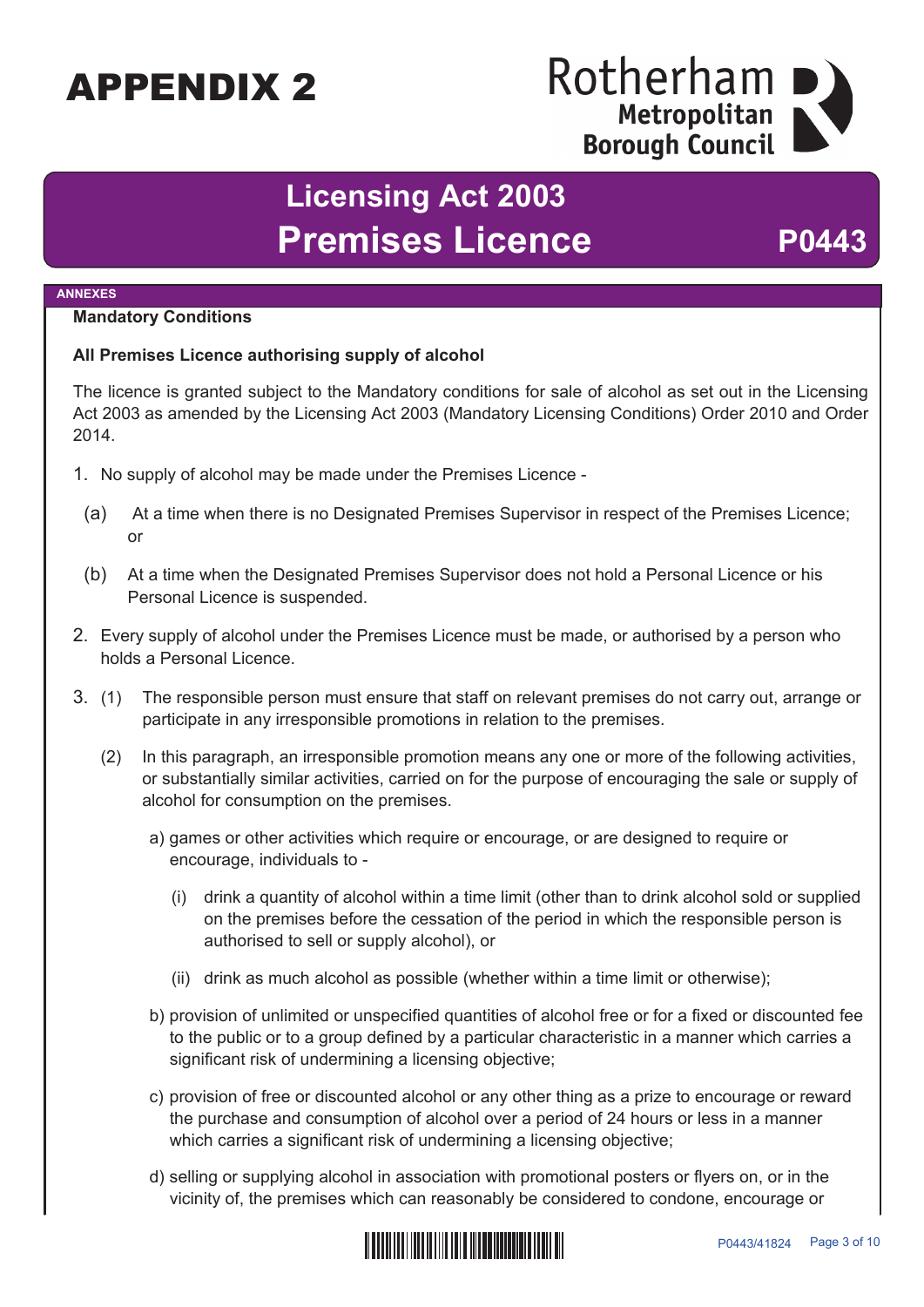## Rotherham Metropolitan **Borough Council**

## **Licensing Act 2003** Premises Licence P0443

**ANNEXES continued ...** glamorise anti-social behaviour or to refer to the effects of drunkenness in any favourable manner. e) dispensing alcohol directly by one person into the mouth of another (other than where that other person is unable to drink without assistance by reason of disability). 4. The responsible person must ensure that free potable water is provided on request to customers where it is reasonably available. 5. (1) The premises licence holder or club premises certificate holder must ensure that an age verification policy is adopted in respect of the premises in relation to the sale or supply of alcohol. (2) The designated premises supervisor in relation to the premises licences must ensure that the supply of alcohol at the premises is carried on in accordance with the age verification policy. (3) The policy must require individuals who appear to the responsible person to be under 18 years of age (or such older age as may be specified in the policy) to produce on request, before being served alcohol, identification bearing their photograph, date of birth and either:- (a) a holographic mark or (b) an ultraviolet feature. 6. The responsible person shall ensure that - (a) where any of the following alcoholic drinks is sold or supplied for consumption on the premises (other than alcoholic drinks sold or supplied having been made up in advance ready for sale or supply in a securely closed container) it is available to customers in the following measures - (i) beer or cider: ½ pint; (ii) gin, rum, vodka or whisky: 25 ml or 35 ml; and (iii) still wine in a glass: 125 ml; and (b) these measures are displayed in a menu, price list or other printed material which is available to customers on the premises; and (c) where a customer does not in relation to a sale of alcohol specify the quantity of alcohol to be sold, the customer is made aware that these measures are available. **Minimum Drinks Pricing**

1. A relevant person shall ensure that no alcohol is sold or supplied for consumption on or off the

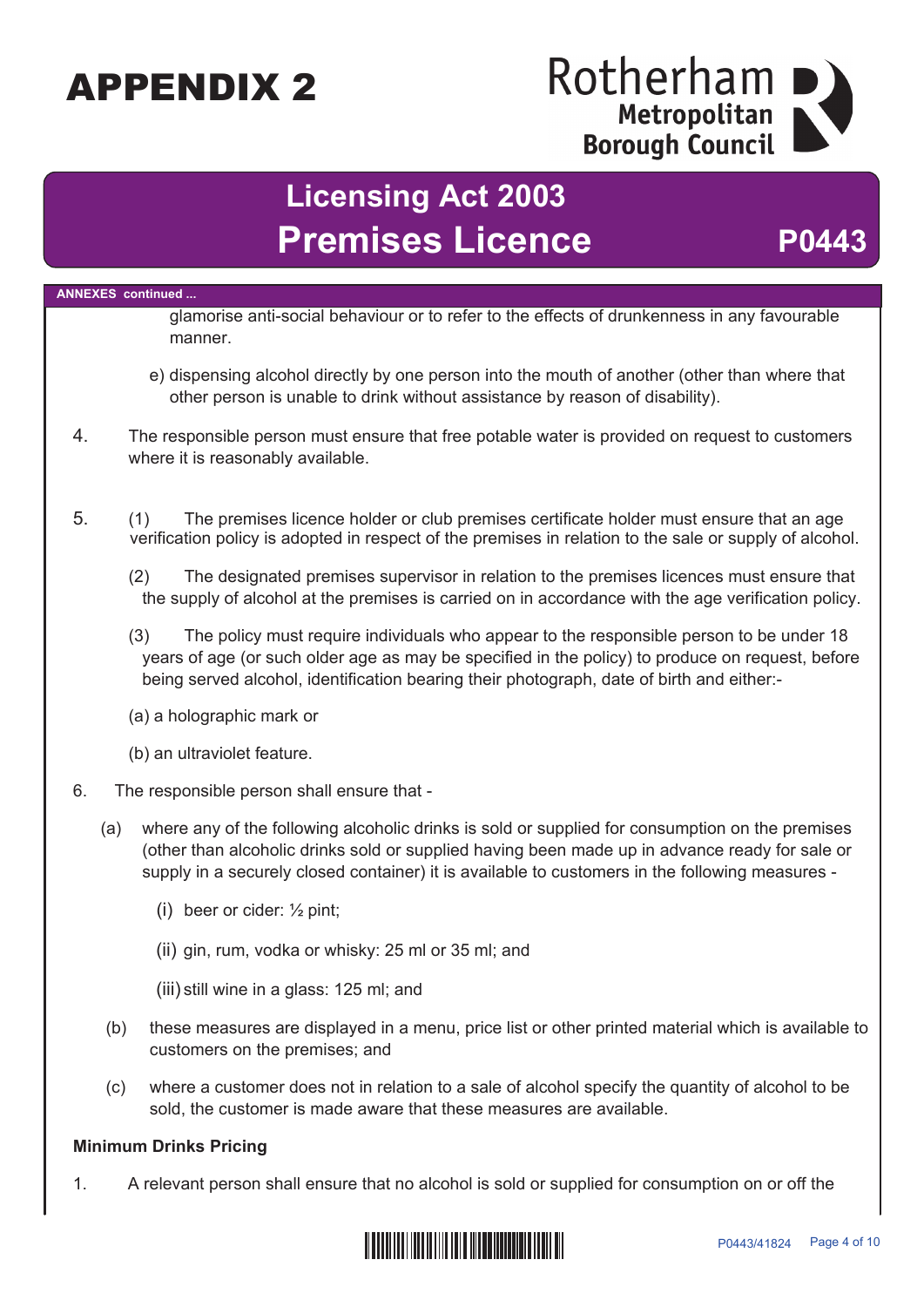## Rotherham Metropolitan **Borough Council**

## **Licensing Act 2003** Premises Licence P0443

#### **ANNEXES continued ...**

premises for a price which is less than the permitted price.

- 2. For the purposes of the condition set out in paragraph 1
	- (a) "duty" is to be construed in accordance with the Alcoholic Liquor Duties Act 1979
	- (b) "permitted price" is the price found by applying the formula -

 $P = D + (DxV)$ 

Where -

(i) P is the permitted price

(ii) D is the amount of duty chargeable in relation to the alcohol as if the duty were charged on the date of the sale or supply of the alcohol, and

(iii) V is the rate of value added tax chargeable in relation to the alcohol as if the value added tax were charged on the date of the sale or supply of the alcohol;

- (c) "relevant person" means, in relation to premises in respect of which there is in force a premises licence -
	- (i) The holder of the premises licence
	- (ii) The designated premises supervisor (if any) in respect of such a licence, or
	- (iii) The personal licence holder who makes or authorises a supply of alcohol under such a licence;
- (d) "relevant person" means, in relation to premises in respect of which there is in force a club premises certificate, any member or officer of the club present on the premises in a capacity which enables the member or officer to prevent the supply in question; and
- (e) "value added tax" means value added tax charged in accordance with the Value Added Tax Act 1994.
- 3. Where the permitted price given by Paragraph (b) of paragraph 2 would (apart from the paragraph) not be a whole number of pennies, the price given by that sub-paragraph shall be taken to be the price actually given by that sub-paragraph rounded up to the nearest penny.
- 4. (1) Sub-paragraph (2) applies where the permitted price given by Paragraph (b) of paragraph 2 on a day ("the first day") would be different from the permitted price on the next day ("the second day") as a result of a change to the rate of duty or value added tax.
	- (2) The permitted price which would apply on the first day applies to sales or supplies of

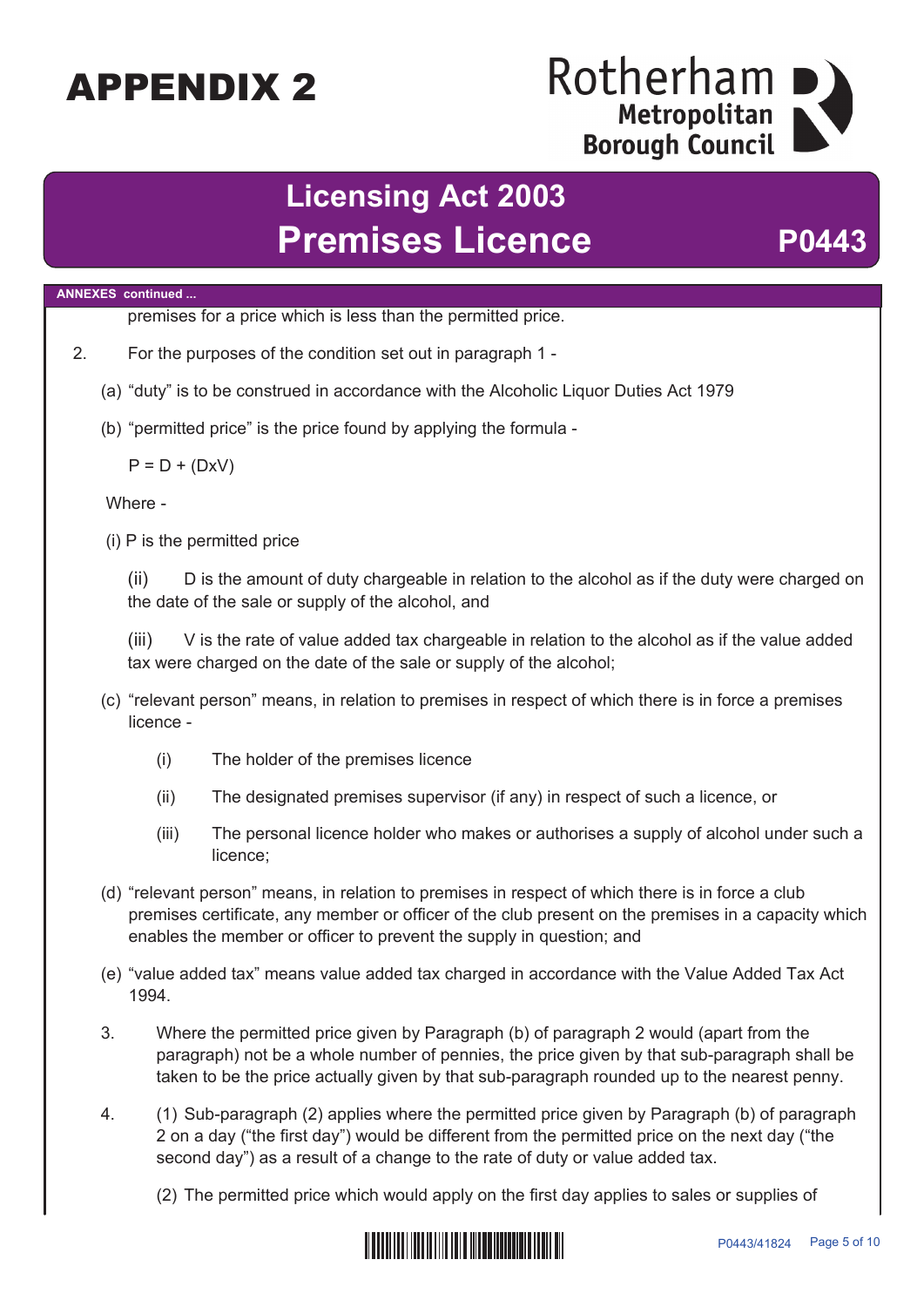## Rotherham Metropolitan **Borough Council**

## **Licensing Act 2003 Premises Licence P0443**

#### **ANNEXES continued ...**

alcohol which take place before the expiry of the period of 14 days beginning on the second day.

#### **If the Premises Licence has conditions in respect of Door Supervision [except theatres, cinemas, bingo halls and casinos]**

- 1. Where a premises licence includes a condition that at specified times one or more individuals must be at the premises to carry out a security activity, each such individual must:
- (a) be authorised to carry out that activity by a licence granted under the Private Security Industry Act 2001; or
- (b) be entitled to carry out that activity by virtue of section 4 of the Act.
- 2. But nothing in subsection (1) requires such a condition to be imposed:
- (a) in respect of premises within paragraph 8(3)(a) of Schedule 2 to the Private Security Industry Act 2001 (c12) (premises with premises licences authorising plays or films); or
- (b) in respect of premises in relation to:
	- (i) any occasion mentioned in paragraph 8(3)(b) or (c) of that Schedule (premises being used exclusively by club with club premises certificate, under a temporary event notice authorising plays or films or under a gaming licence), or
	- (ii) any occasion within paragraph 8(3)(d) of that Schedule (occasions prescribed by regulations under that Act.
- 3. For the purposes of this section:
- (a) "security activity" means an activity to which paragraph 2(1)(a) of that Schedule applies, and, which is licensable conduct for the purposes of that Act, (see Section 3(2) of that Act) and

(b) paragraph 8(5) of that Schedule (interpretation of references to an occasion) applies as it applies in relation to paragraph 8 of that Schedule.

#### **Annex 2 Conditions consistent with operating schedule**

#### **Prevention of Crime and Disorder**

- 1. The licence holder shall ensure that all staff are properly trained in those aspects of the job which may have an impact on crime and disorder. Such training will consist of dealing with angry customer and how to respond if crime or anti social behaviour is witnessed.
- 2. The licence holder shall ensure that a burglar alarm is installed at the premises.

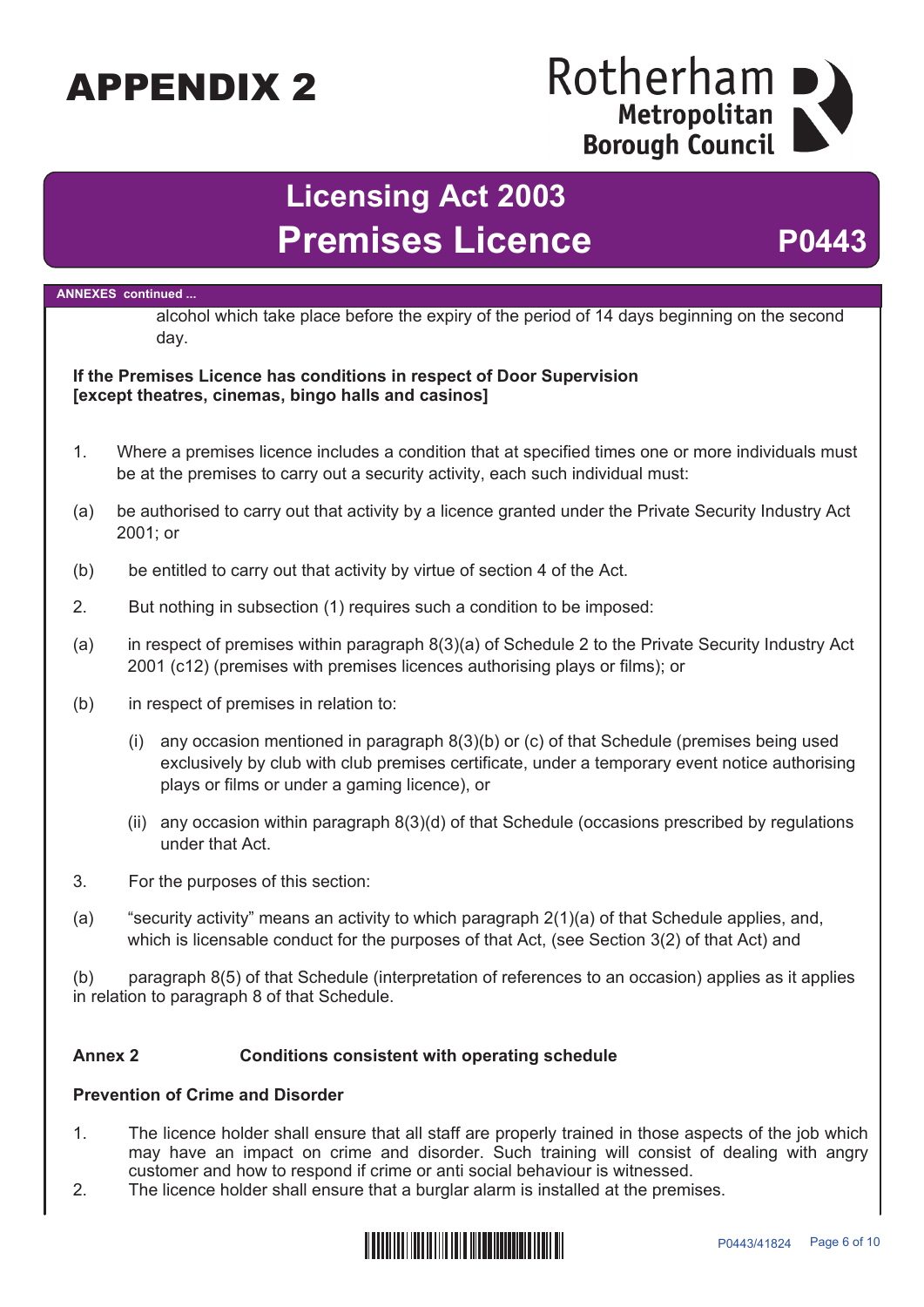## Rotherham D) Metropolitan **Borough Council**

## **Licensing Act 2003** Premises Licence P0443

#### **ANNEXES continued ...**

- 3. The licence holder shall ensure that CCTV is installed and operational both on and off the premises.
- 4. The licence holder shall ensure that membership of Rotherham Licence watch is maintained.

#### **Public Safety**

- 5. The licence holder shall ensure that staff have appropriate training to secure the safety of the premises and the patrons.
- 6. The licence holder shall ensure that there is regular testing and appropriate certification of the fire equipment, procedures, appliances and systems pertinent to safety.
- 7. The licence holder shall ensure that fire escape routes are clearly sign posted.
- 8. The licence holder shall ensure that access for emergency vehicles are kept clear and free of obstruction.
- 9. The licence holder shall ensure that first aid equipment and materials are available on the premises and a qualified first aider is on site.

#### **Prevention of Public Nuisance**

- 10. The licence holder shall ensure that customer arrive and leave the premises quietly.
- 11. The licence holder shall record any incidents of public nuisance.
- 12. The licence holder shall make regular daily checks for litter outside the premises so that it does not cause offence to people passing the premises.
- 13. The licence holder shall be familiar with the British Beer and Pub Association Guidelines Licensed Property: Noise Control: Effective Management of Noise from Licensed Premises.
- 14. The licence holder shall ensure that whilst Karaoke is taking place at the premises all windows and doors (save for ingress/egress) will remain closed.
- 15. Whilst entertainment is taking place at the premises the noise from within the premise will be monitored from outside and volumes adjusted accordingly.
- 16. The licence holder shall ensure that speakers are located away from party walls and orientated away from neighbouring properties to minimise noise disturbance.

#### **Protection of Children from Harm**

- 17. The licence holder shall take any suitable and sufficient measures to protect children from harm.
- 18. The licence holder shall operate the 'Challenge 21' Scheme and only accept accredited proof of age schemes and/or photo card driving licences.
- 19. The licence holder shall ensure that unaccompanied children under the age of 16 are not allowed into the premises under any circumstances.
- 20. The licence holder shall ensure the effective and responsible management of the premises.
- 21. The licence holder shall ensure all staff have instruction and training to ensure the protection of children from harm as well as safe guarding issues.
- 22. The licence holder shall ensure that at least one member of staff takes a lead on safeguarding issues.
- 23. The licence holder will adopt best practice guidance such as that suggested by the Portman Group.
- 24. The licence holder shall ensure that all children are accompanied by an adult.

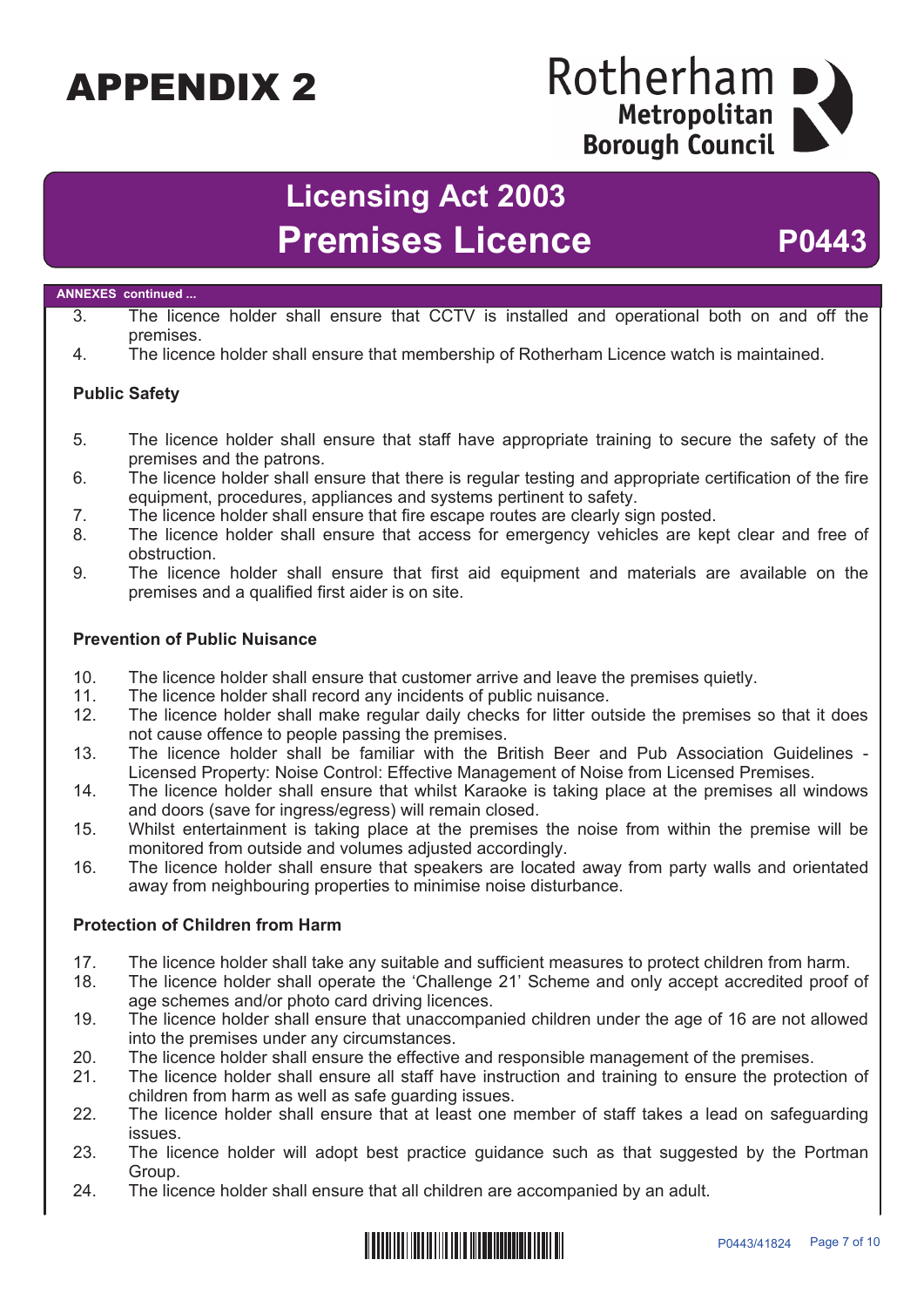# Rotherham<br>
Metropolitan<br>
Borough Council

## **Licensing Act 2003 Premises Licence** P0443

|                | <b>ANNEXES</b> continued                                                                                                                   |                                                                                                   |  |  |
|----------------|--------------------------------------------------------------------------------------------------------------------------------------------|---------------------------------------------------------------------------------------------------|--|--|
| 25.            |                                                                                                                                            | The licence holder shall ensure that no entertainment of an adult or sexual nature takes place at |  |  |
| 26.            | the premises at anytime.<br>The licence holder shall ensure that signage is displayed indicating which areas, activities and               |                                                                                                   |  |  |
| 27.            | time sessions are family friendly.<br>The licence holder shall display signage which explains the law in relation to children and alcohol. |                                                                                                   |  |  |
| 28.            | The licence holder shall operate a 'No ID No Sale' policy.                                                                                 |                                                                                                   |  |  |
|                |                                                                                                                                            |                                                                                                   |  |  |
| Annex 3        |                                                                                                                                            | <b>Conditions attached after a Hearing of Licensing Authority</b>                                 |  |  |
| None.          |                                                                                                                                            |                                                                                                   |  |  |
| <b>Annex 4</b> |                                                                                                                                            | <b>Plans</b>                                                                                      |  |  |
|                | See attached.                                                                                                                              |                                                                                                   |  |  |
|                |                                                                                                                                            |                                                                                                   |  |  |
|                |                                                                                                                                            |                                                                                                   |  |  |
|                |                                                                                                                                            |                                                                                                   |  |  |
|                |                                                                                                                                            |                                                                                                   |  |  |

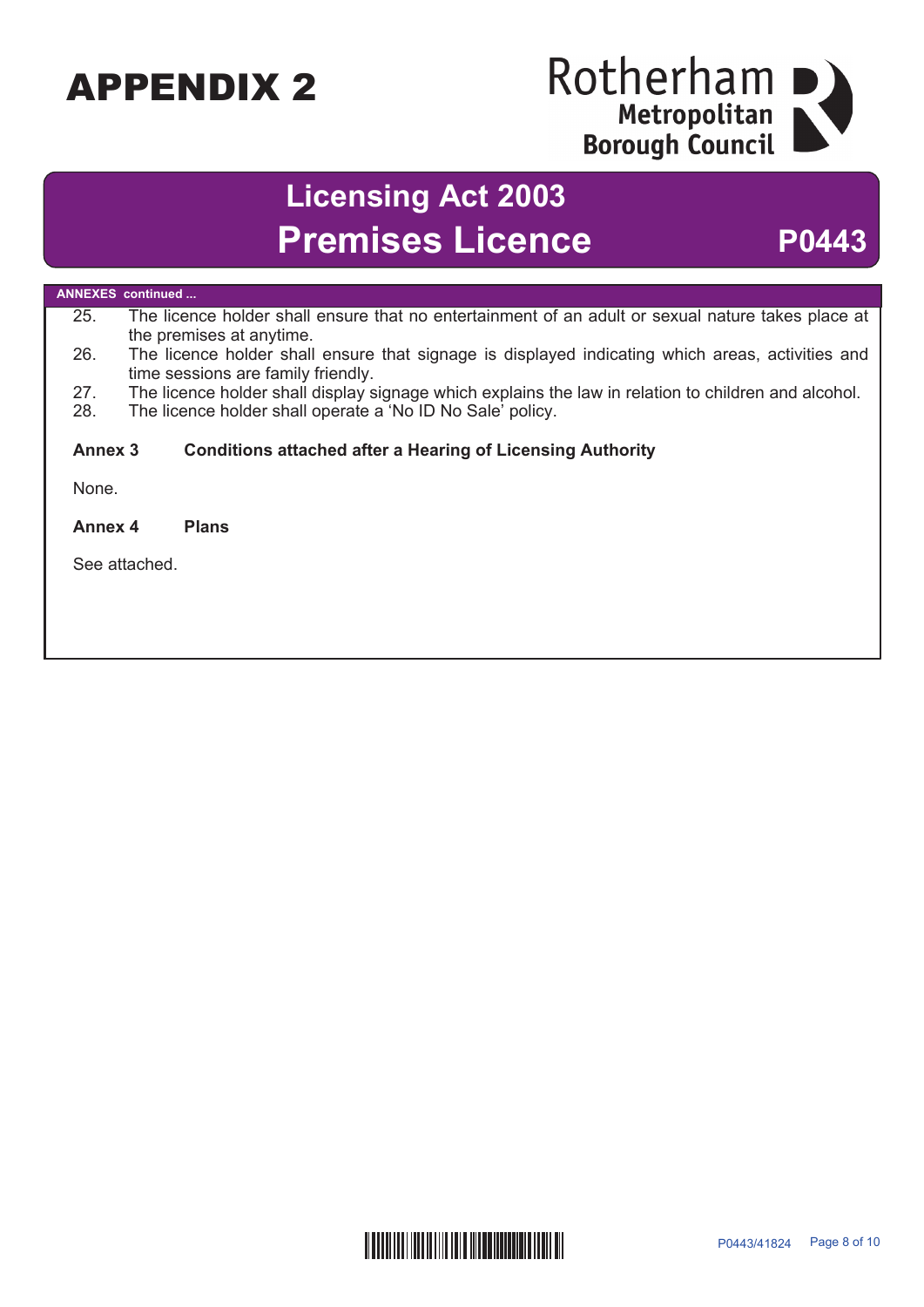## Rotherham D) Metropolitan **Borough Council**

## **Licensing Act 2003 Premises Licence Summary P0443**

Premises Details

#### **POSTAL ADDRESS OF PREMISES, OR IF NONE, ORDNANCE SURVEY MAP REFERENCE OR DESCRIPTION**

#### **Red Lion**

Bridgegate, Rotherham, South Yorkshire, S60 1PN. Telephone 01709 382325

#### **WHERE THE LICENCE IS TIME LIMITED THE DATES**

Not applicable

#### **LICENSABLE ACTIVITIES AUTHORISED BY THE LICENCE**

- a performance of live music

- any playing of recorded music
- a performance of dance
- entertainment of a similar description to that falling within a performance of live music, any playing of recorded music or a performance of dance
- provision of late night refreshment
- the sale by retail of alcohol

| Activity (and Area if applicable)                | <b>Description</b>                                                                                 | <b>Time From</b> | <b>Time To</b> |  |
|--------------------------------------------------|----------------------------------------------------------------------------------------------------|------------------|----------------|--|
| Performance of live music (Indoors)              |                                                                                                    |                  |                |  |
|                                                  | Monday to Sunday                                                                                   | 5:00pm           | 1:00am         |  |
|                                                  | On the following day                                                                               |                  |                |  |
|                                                  | New Years Eve                                                                                      |                  |                |  |
|                                                  | from the end of permitted hours on New Years Eve to the start of permitted hours on New Years Day. |                  |                |  |
| Playing of recorded music (Indoors)              |                                                                                                    |                  |                |  |
|                                                  | Monday to Sunday                                                                                   | 8:00am           | 1:00am         |  |
|                                                  | on the following day                                                                               |                  |                |  |
|                                                  | New Years Eve                                                                                      |                  |                |  |
|                                                  | from the end of permitted hours on New Years Eve to the start of permitted hours on New Years Day. |                  |                |  |
| Performance of dance (Indoors)                   |                                                                                                    |                  |                |  |
|                                                  | Monday to Sunday                                                                                   | 5:00pm           | 1:00am         |  |
|                                                  | on the following day                                                                               |                  |                |  |
|                                                  | New Years Eve                                                                                      |                  |                |  |
|                                                  | from the end of permitted hours on New Years Eve to the start of permitted hours on New Years Day. |                  |                |  |
| Entertainment of a similar description (Indoors) |                                                                                                    |                  |                |  |
|                                                  | Monday to Sunday                                                                                   | 8:00am           | 1:00am         |  |
|                                                  | on the following day                                                                               |                  |                |  |
|                                                  | New Years Eve                                                                                      |                  |                |  |
|                                                  | from the end of permitted hours on New Years Eve to the start of permitted hours on New Years Day. |                  |                |  |
| Late night refreshment (Indoors)                 |                                                                                                    |                  |                |  |
|                                                  | Monday to Sunday                                                                                   | 11:00pm          | 1:00am         |  |
|                                                  | on the following day                                                                               |                  |                |  |
|                                                  | New Years Eve                                                                                      |                  |                |  |
|                                                  | from the end of permitted hours on New Years Eve to the start of permitted hours on New Years Day. |                  |                |  |